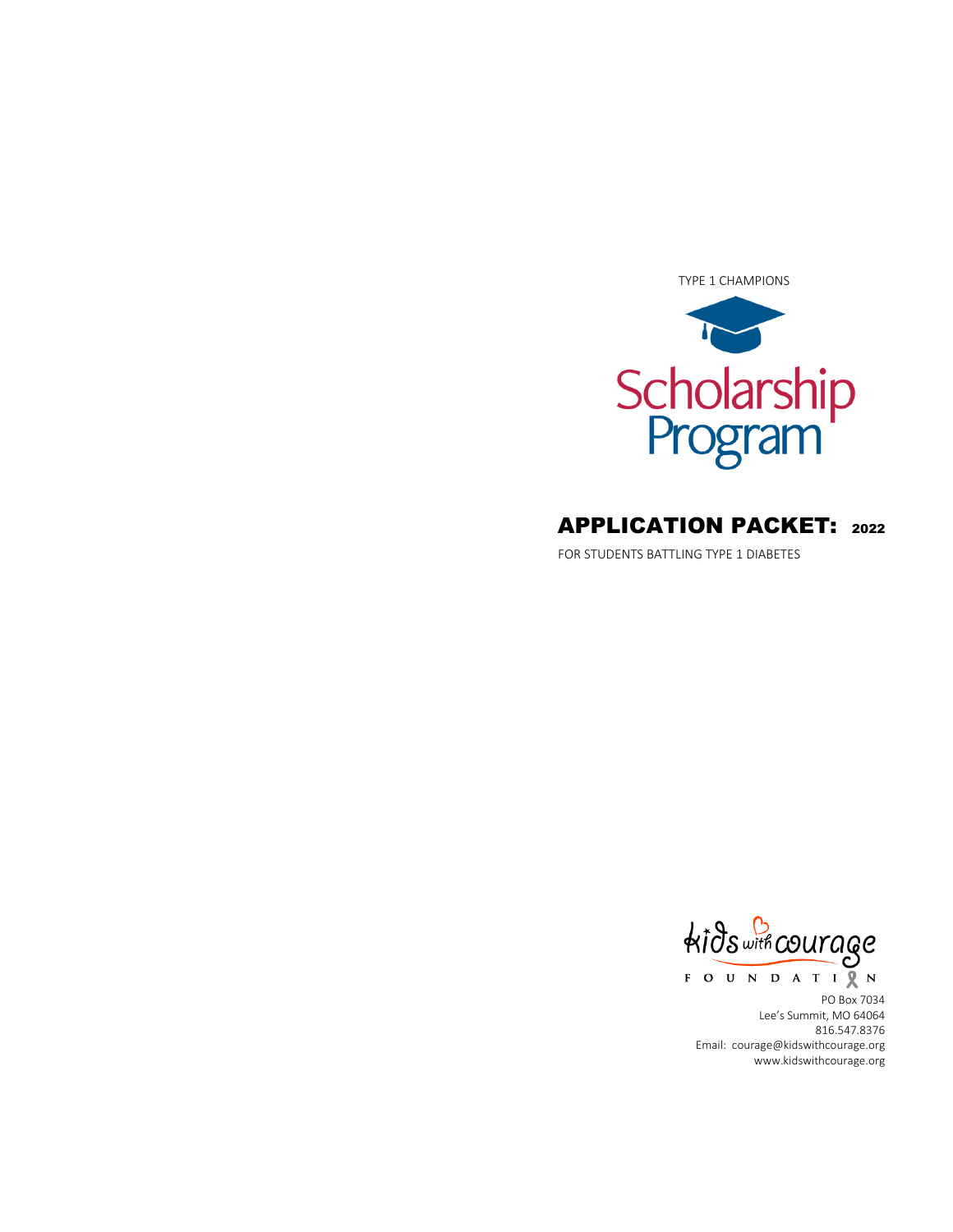## TO APPLY FOR TYPE 1 CHAMPIONS SCHOLARSHIPS, TAKE THE FOLLOWING STEPS:

- 1. Read and familiarize yourself with the Scholarship Information Packet
- 2. Review the following requirements to verify your eligibility:
	- Have Type 1 diabetes
	- Be a graduating high school senior from a public or private school, a home schooled student or college student
	- Be committed to using education to better your life and that of your family and/or community
	- Academic Requirements: Good academic standing
	- Financial Need Factor: Candidates are not required to demonstrate financial need
	- Geographic Requirement: Reside in either the State of Missouri or the State of Kansas
	- Major Field of Study: Open
	- Where Award can be used: Any accredited 2 or 4-year college or university in the United States
	- Renewal Requirement: Application required each year
	- Citizenship: Be a US citizen or legal resident
	- Be enrolled as a full time student
- 3. If the requirements are met, we invite students to apply for a Type 1 Champions Scholarship
- 4. Print and complete the application, checklist, certification, photo consent/release form (s)
- 5. Include all supporting docs and your essays
- 6. Submit two (2) copies of your application and ALL documents
- 7. Submit current photo to be used in internal/external communications promoting Type 1 Champions Scholarship Program
- 8. Review checklist to make sure you've included everything
- 9. Mail application, all forms and supporting documents to:

The Kids With Courage Foundation

Attn: Scholarship Committee

PO Box 7034

Lee's Summit, MO 64064

## DEADLINE:

The deadline for applications to be submitted is midnight, April 15, 2022

## QUESTIONS? QUESTIONS?

Email us at courage@kidswithcourage.org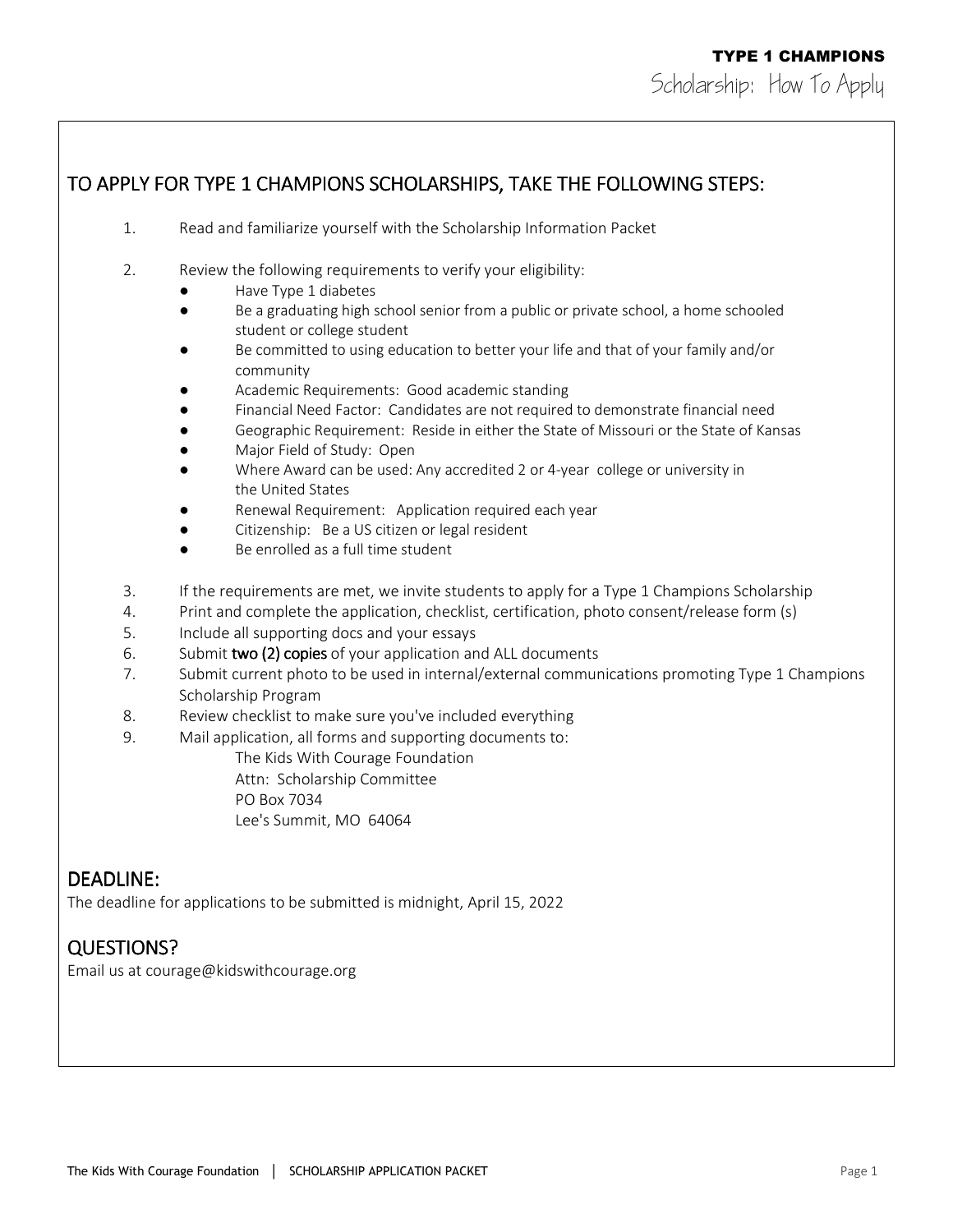## TYPE 1 CHAMPIONS

Scholarship Checklist

APPLICANT/STUDENT NAME: \_\_\_\_\_\_\_\_\_\_\_\_\_\_\_\_\_\_\_\_\_\_\_\_\_\_\_\_\_\_\_\_\_\_\_\_\_\_\_\_\_\_\_\_\_\_\_\_\_\_\_\_\_\_\_\_\_\_\_\_\_\_\_\_\_\_\_

ADDRESS: \_\_\_\_\_\_\_\_\_\_\_\_\_\_\_\_\_\_\_\_\_\_\_\_\_\_\_\_\_\_\_\_\_\_\_\_\_\_\_\_\_\_\_\_\_\_\_\_\_\_\_\_\_\_\_\_\_\_\_\_\_\_\_\_\_\_\_\_\_\_\_\_\_\_\_\_\_\_\_\_\_\_\_

CITY, STATE, ZIP CODE: \_\_\_\_\_\_\_\_\_\_\_\_\_\_\_\_\_\_\_\_\_\_\_\_\_\_\_\_\_\_\_\_\_\_\_\_\_\_\_\_\_\_\_\_\_\_\_\_\_\_\_\_\_\_\_\_\_\_\_\_\_\_\_\_\_\_\_\_\_\_\_\_\_

IT IS THE APPLICANT'S SOLE RESPONSIBILITY TO ENSURE A COMPLETED APPLICATION PACKAGE IS RECEIVED NO LATER THAN APRIL 15, 2022 **ALL OF THE FOLLOWING ITEMS MUST BE INCLUDED WITH YOUR APPLICATION PACKET.**  *Applications that are incomplete, do not include all supporting documents or forms that are not signed will automatically be disqualified and not considered for a scholarship.* 

- 1. **SCHOLARSHIP CHECKLIST** TO BE COMPLETED AND PLACED AS THE COVER PAGE OF APPLICATION
- 2. \_\_\_\_ **COMPLETED SCHOLARSHIP APPLICATION FORM**
- 3. \_\_\_\_ **AMERICAN COLLEGE TESTING PROGRAM (ACT) or SCHOLASTIC APTITUTE TEST SCORE (SAT)**  PROVIDE PHOTOCOPY
- 4. **ACCUMULATED GPA INFORMATION** PROVIDE PHOTOCOPY
- 5. **HIGH SCHOOL TRANSCRIPT** PROVIDE PHOTOCOPY
- 6. \_\_\_\_ **ANY ADDITIONAL INFORMATION** THAT YOU FEEL MIGHT BE HELPFUL TO THE SCHOLARSHIP COMMITTEE

#### **3 ESSAYS**

- 7. \_\_\_\_ (1) **ABOUT YOU:** *No min or max words* Tell us about yourself. And, include your educational goals.
- 8. \_\_\_\_ (2) **MENTOR MESSAGE:** *No min or max words*
	- What would your message be TO a child or young person recently diagnosed with Type 1 diabetes?
- 9. \_\_\_\_ (3) **LIFE CHALLENGES:** *Minimum of 350 words. Choose one of the following topics for your 3rd essay* Any experience you have had relating to Type 1 diabetes OR Imagine and write about what challenges you believe will arise during your college years in regards to your Type 1 diabetes and how you will manage these challenges.
- 10. \_\_\_\_ **PERSONAL RECOMMENDATION LETTER.** MAY BE WRITTEN BY A TEACHER, COUNSELOR, COACH, EMPLOYER, FAMILY FRIEND OR FAMILY MEMBER.
- 11. \_\_\_\_ **PHYSICIAN/DIABETES EDUCATOR LETTER OF RECOMMENDATION**. OPTIONAL
- 12. \_\_\_\_ **CERTIFICATION FORM** SIGNED BY APPLICANT, AS WELL AS PARENT OR GUARDIAN
- 13. \_\_\_\_ **RECENT PHOTO**
- 14. **PHOTO CONSENT/RELEASE FORM** SIGNED BY APPLICANT AS WELL AS PARENT OR GUARDIAN

#### MAIL YOUR COMPLETED APPLICATION PACKET TO:

# The KIDS WITH COURAGE Foundation Attn: Scholarship Committee PO Box 7034

### Lee's Summit, MO 64064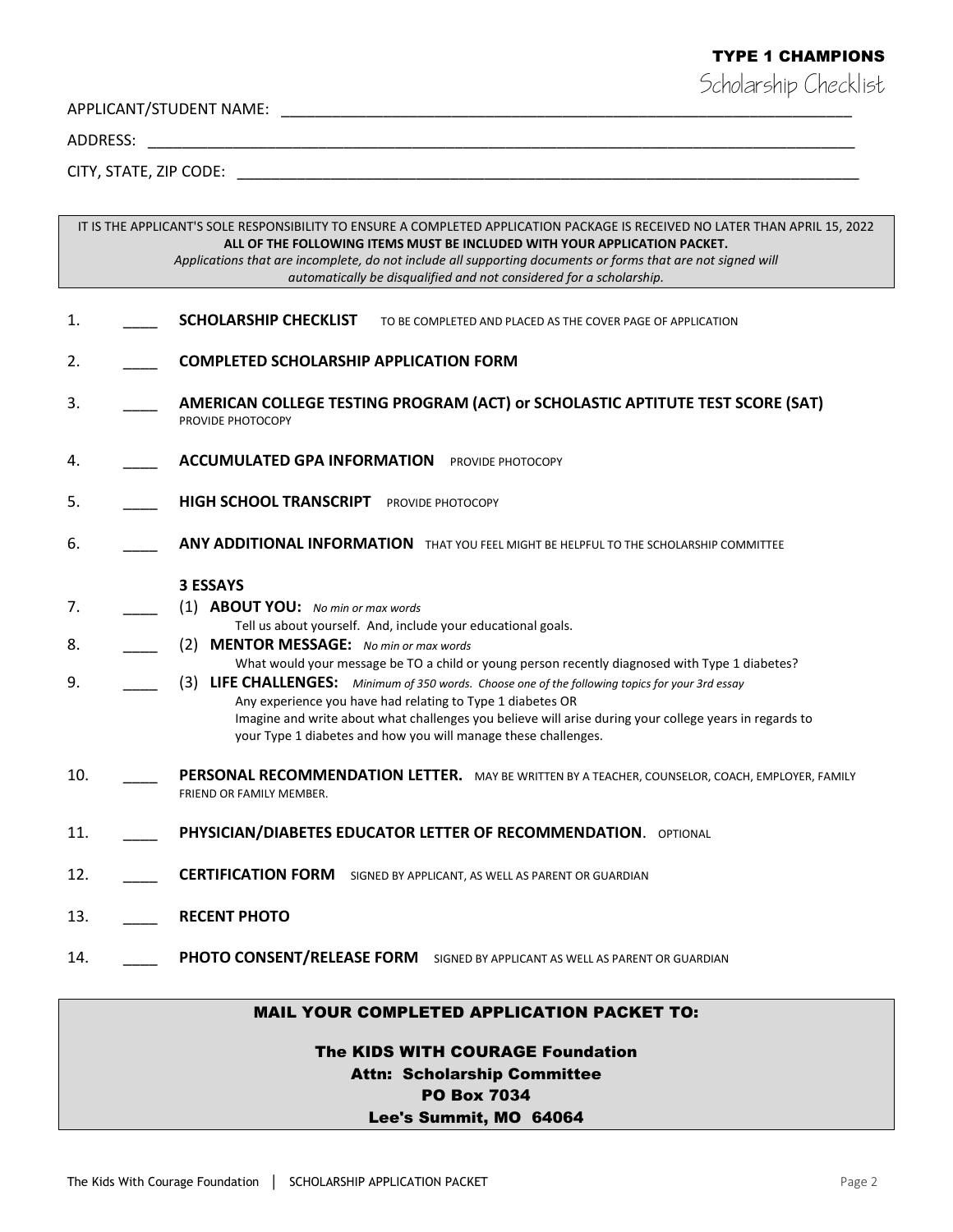## TYPE 1 CHAMPIONS

Scholarship Application

| <b>ABOUT YOU</b>                                                                       |                                                                                           |                                                                                                    |                                                                                                               |               |  |
|----------------------------------------------------------------------------------------|-------------------------------------------------------------------------------------------|----------------------------------------------------------------------------------------------------|---------------------------------------------------------------------------------------------------------------|---------------|--|
| Name: First, Middle, Last                                                              |                                                                                           |                                                                                                    |                                                                                                               |               |  |
| Home Address:                                                                          |                                                                                           |                                                                                                    |                                                                                                               |               |  |
| City, State, Zip:                                                                      |                                                                                           |                                                                                                    |                                                                                                               |               |  |
| Home Phone:                                                                            | Cell Phone:                                                                               |                                                                                                    | <b>Email Address:</b>                                                                                         |               |  |
| Age:                                                                                   | Date of Birth:                                                                            |                                                                                                    | Are you currently employed?<br>Earnings:                                                                      | Yes<br>No     |  |
| Current Job Title:<br><b>Employer Name:</b><br>Address:<br>City, State, Zip:<br>Phone: | Previous Job Title:<br>Previous Employer Name:<br>Address:<br>City, State, Zip:<br>Phone: |                                                                                                    |                                                                                                               |               |  |
| <b>MEDICAL INFORMATION</b>                                                             |                                                                                           |                                                                                                    |                                                                                                               |               |  |
| Date diagnosed with Type 1 diabetes:<br>A1C. Your last test date:<br>A1C test result:  |                                                                                           | <b>Endocrinologist/Current Treating Doctor</b><br>Name:<br>Address:<br>City, State, Zip:<br>Phone: |                                                                                                               |               |  |
| <b>CURRENT SCHOOL INFORMATION</b>                                                      |                                                                                           |                                                                                                    |                                                                                                               |               |  |
| School Name:<br>Address:<br>City, State, Zip:<br>Phone:                                |                                                                                           |                                                                                                    |                                                                                                               |               |  |
| Year in School:                                                                        | Cumulative GPA:                                                                           | (Attach copy)                                                                                      | <b>ACT or SAT Composite Score</b>                                                                             | (Attach copy) |  |
| <b>SCHOOL INVOLVEMENT</b>                                                              |                                                                                           |                                                                                                    | List your school involvement for Grades 9-12. Attach separate sheet if necessary.                             |               |  |
|                                                                                        |                                                                                           |                                                                                                    |                                                                                                               |               |  |
|                                                                                        |                                                                                           |                                                                                                    |                                                                                                               |               |  |
|                                                                                        |                                                                                           |                                                                                                    |                                                                                                               |               |  |
|                                                                                        |                                                                                           |                                                                                                    |                                                                                                               |               |  |
|                                                                                        |                                                                                           |                                                                                                    |                                                                                                               |               |  |
| <b>ACTIVITIES/AWARDS</b>                                                               |                                                                                           |                                                                                                    | List artistic/athletic/community activities, involvement and awards here. Attach separate sheet if necessary. |               |  |
|                                                                                        |                                                                                           |                                                                                                    |                                                                                                               |               |  |
|                                                                                        |                                                                                           |                                                                                                    |                                                                                                               |               |  |
|                                                                                        |                                                                                           |                                                                                                    |                                                                                                               |               |  |
|                                                                                        |                                                                                           |                                                                                                    |                                                                                                               |               |  |
|                                                                                        |                                                                                           |                                                                                                    |                                                                                                               |               |  |
|                                                                                        |                                                                                           |                                                                                                    |                                                                                                               |               |  |
|                                                                                        |                                                                                           |                                                                                                    |                                                                                                               |               |  |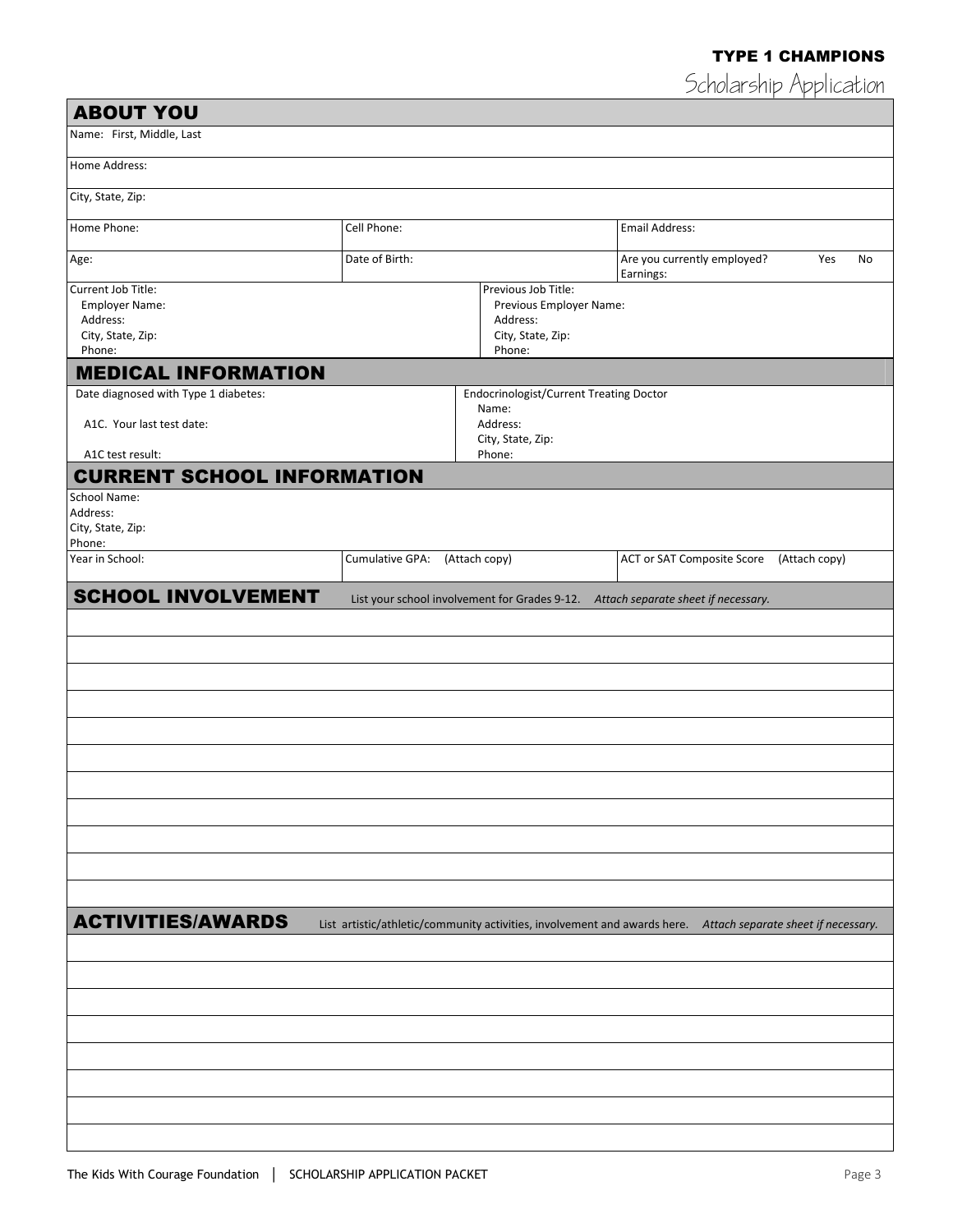Scholarship Application CONTINUED

| <b>POST SECONDARY EDUCATION</b>                                                               |                                                                                                                                   |                                   |
|-----------------------------------------------------------------------------------------------|-----------------------------------------------------------------------------------------------------------------------------------|-----------------------------------|
| College or University you plan to attend:<br>Name:<br>Address:<br>City, State, Zip:<br>Phone: |                                                                                                                                   |                                   |
| Field of Study:                                                                               | Career Interest:                                                                                                                  |                                   |
| Date of Expected College entrance:<br>(Month/Year)                                            | Select (Circle One)<br>Accepted<br>Pending<br>Enrolled                                                                            | Cost per year:                    |
| Have you applied for other scholarships?                                                      | Have you received other scholarships?<br>If yes, please list from whom and amounts:                                               |                                   |
| <b>FAMILY INFORMATION</b>                                                                     |                                                                                                                                   |                                   |
|                                                                                               | NOTE: If applicant is not living with birth parents, use legal guardian names in father and mother sections and note accordingly. |                                   |
| Marital status of parents:<br>Married<br>Separated<br>Divorced                                | Total number in household:                                                                                                        | Are you presently living at home? |
| Father's Name: First, Middle, Last                                                            |                                                                                                                                   |                                   |
| Home Address:                                                                                 |                                                                                                                                   |                                   |
| City, State, Zip:                                                                             |                                                                                                                                   |                                   |
| Home Phone:                                                                                   | Own or Rent Home:                                                                                                                 | Father's Date of Birth:           |
| Father's Cell Phone:                                                                          | Father's Email:                                                                                                                   |                                   |
| Father's Employer<br>Name:<br>Address:<br>City, State, Zip:<br>Work Telephone:                |                                                                                                                                   |                                   |
| Father's Occupation:                                                                          | Father's Length of Employment:                                                                                                    | Father's Gross Annual Salary:     |
| Father's Education completed:<br>High School _____ College Degree ____ Other ____ Explain:    |                                                                                                                                   |                                   |
| Mother's Name: First, Middle, Last                                                            |                                                                                                                                   |                                   |
| Home Address:                                                                                 |                                                                                                                                   |                                   |
| City, State, Zip:                                                                             |                                                                                                                                   |                                   |
| Home Phone:                                                                                   | Own or Rent Home:                                                                                                                 | Mother's Date of Birth:           |
| Mother's Cell Phone:                                                                          | Mother's Email Address:                                                                                                           |                                   |
| Mother's Employer<br>Name:<br>Address:<br>City, State, Zip:<br>Work Telephone:                |                                                                                                                                   |                                   |
| Mother's Occupation:                                                                          | Mother's Length of Employment:                                                                                                    | Mother's Gross Annual Salary:     |
| Mother's Education completed:<br>High School _____ College Degree ____ Other ____ Explain:    |                                                                                                                                   |                                   |
| <b>OTHER</b>                                                                                  |                                                                                                                                   |                                   |
| How did you hear about the Kids With Courage Type 1 Champions Scholarship Program?            |                                                                                                                                   |                                   |
|                                                                                               |                                                                                                                                   |                                   |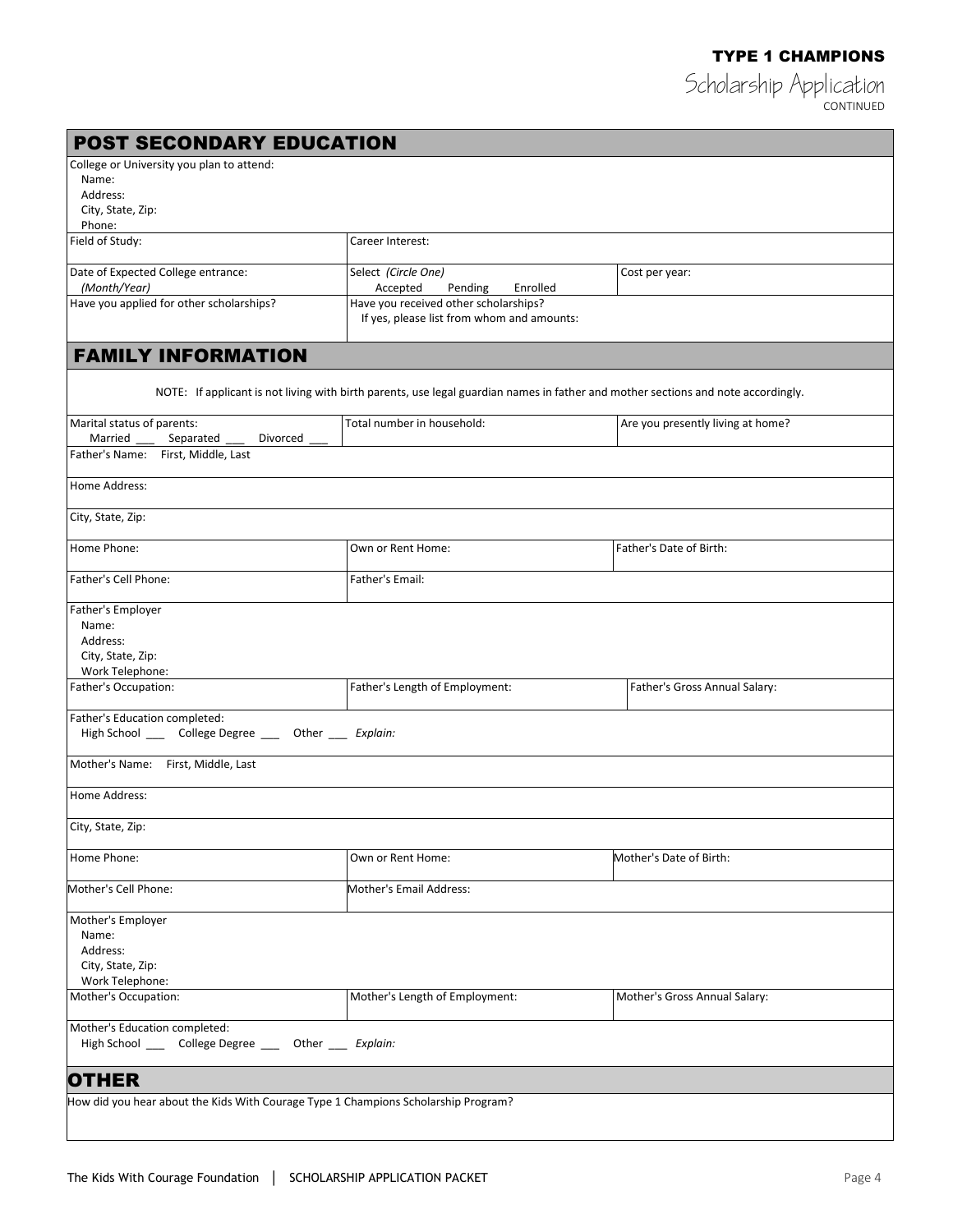### **THIS CERTIFICATION FORM MUST BE SIGNED BY THE APPLICANT AND HIS/HER PARENT OR GUARDIAN AND INCLUDED WITH YOUR APPLICATION PACKET IN ORDER TO BE CONSIDERED FOR A SCHOLARSHIP**

- I MEET THE ELIGIBILITY CRITERIA FOR THIS SCHOLARSHIP AND I CERTIFY THAT ALL INFORMATION PROVIDED IN THIS APPLICATION PACKET IS COMPLETE AND CORRECT TO THE BEST OF MY KNOWLEDGE.
- I CERTIFY THAT I, (APPLICANT) WILL BE A FULL-TIME STUDENT FOR THE UPCOMING ACADEMIC YEAR.
- I GIVE CONSENT, IN ACCORDANCE WITH THE FAMILY EDUCATION PRIVACY RIGHTS ACT TO ALLOW FINANCIAL OR ACADEMIC/ENROLLMENT INFORMATION TO BE RELEASED TO THE APPROPRIATE PARTIES OF KIDS WITH COURAGE TO BE USED TO VERIFY ELIGIBILITY FOR THESE SCHOLARSHIPS.
- I GIVE PERMISSION TO KIDS WITH COURAGE TO USE MY ESSAYS AS THEY CHOOSE. THEY CAN BE USED FOR AWARENESS, MARKETING MOTIVATIONAL PIECES OR IN WAYS THAT THEY MAY FIND NECESSARY.
- I CERTIFY THAT IF I AM CHOSEN AS A SCHOLARSHIP RECIPIENT, I WILL USE THE FUNDS ONLY FOR EXPENSES RELATED TO MY EDUCATION AT AN INSTITUTION OF HIGHER LEARNING IN THE UNITED STATES.
- I UNDERSTAND THAT SCHOLARSHIPS ARE TAX FREE IF I AM A CANDIDATE FOR A DEGREE AT AN EDUCATIONAL INSTITUTION THAT MAINTAINS A REGULAR FACULTY AND CURRICULUM AND NORMALLY HAS A REGULARLY ENROLLED BODY OF STUDENTS IN ATTENDANCE AT THE PLACE WHERE IT CARRIES ON ITS EDUCATIONAL ACTIVITIES; AND, THE AMOUNTS I RECEIVE ARE USED TO PAY FOR TUITION AND FEES REQUIRED FOR ENROLLMENT OR ATTENDANCE AT THE EDUCATIONAL INSTITUTION, OR FOR FEES, BOOKS, SUPPLIES, AND EQUIPMENT REQUIRED FOR COURSES AT THE EDUCATIONAL INSTITUTION.
- I UNDERSTAND THAT SCHOLARSHIPS ARE NOT TAX FREE AND THAT I WOULD BE REQUIRED TO INCLUDE IN GROSS INCOME ON MY TAXES IF THE AMOUNTS USED FOR INCIDENTAL EXPENSES, SUCH AS ROOM AND BOARD, TRAVEL AND OPTIONAL EQUIPMENT.
- I UNDERSTAND THAT IF I AM CHOSEN FOR A SCHOLARSHIP, THERE MAY BE A SCHOLARSHIP AWARD CEREMONY AND RECEPTION TAKING PLACE IN LATE JULY OR EARLY AUGUST IN THE KANSAS CITY METRO AREA THAT I WILL BE EXPECTED TO ATTEND.
- I CERTIFY THAT I HAVE READ THIS APPLICATION PACKET AND CERTIFICATION THOROUGHLY, AND ACCEPT ALL CONDITIONS.

| <b>APPLICANT NAME</b>          |                           |      |      |
|--------------------------------|---------------------------|------|------|
| <b>ADDRESS</b>                 |                           |      |      |
| CITY, STATE, ZIP               |                           |      |      |
| APPLICANT SIGNATURE            |                           | DATE |      |
|                                |                           |      |      |
| PARENT/GUARDIAN NAME (PRINTED) | PARENT/GUARDIAN SIGNATURE |      | DATE |